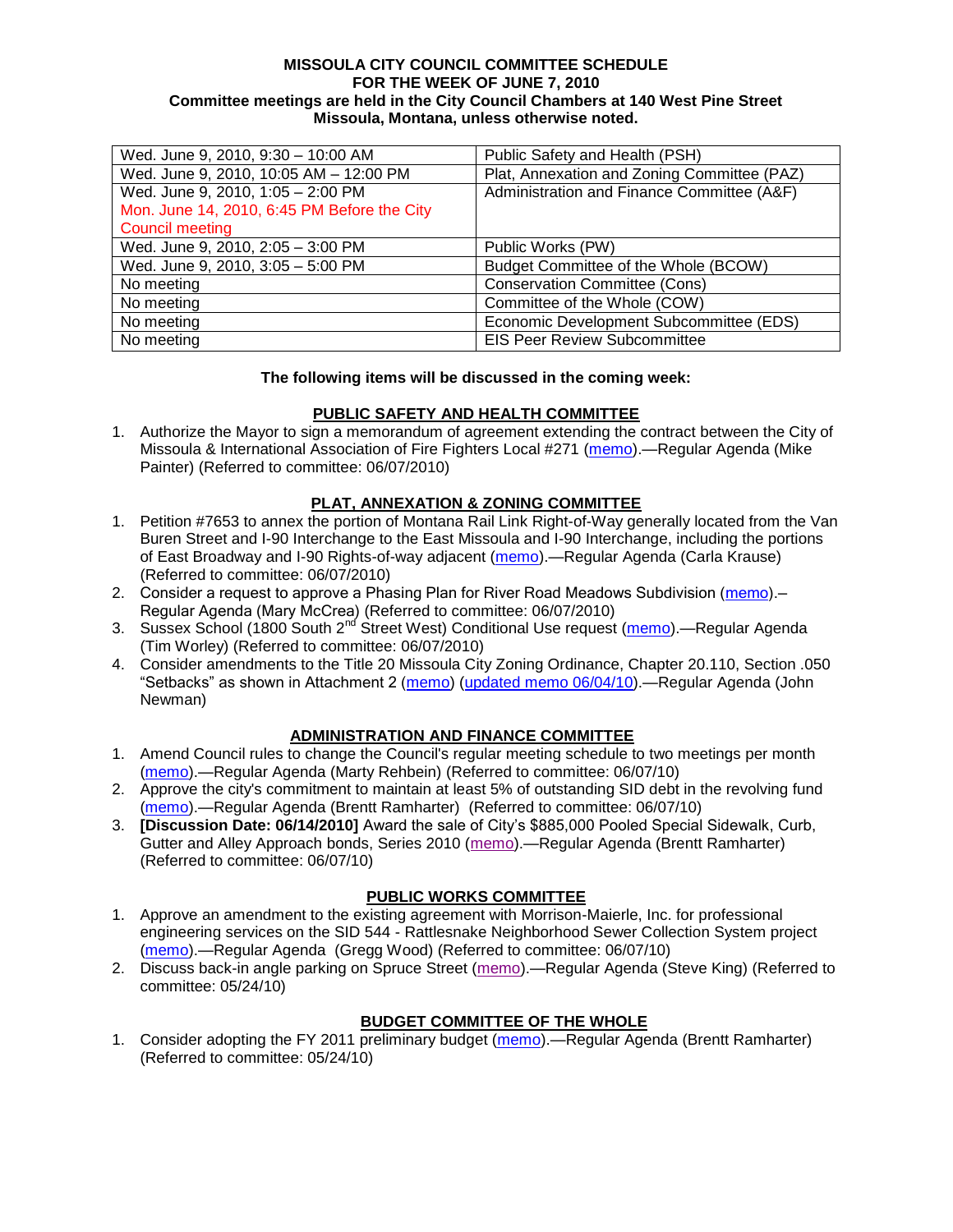#### 

#### **The following items have been referred to City Council committees, but the committees will not discuss them in the coming week:**

# **PUBLIC SAFETY AND HEALTH COMMITTEE**

- 1. Police Department Update Ongoing in Committee. (Mark Muir)
- 2. Fire Department Update Ongoing in Committee (Mike Painter)
- 3. Health Department Update Ongoing in Committee. (Ellen Leahy)
- 4. An [ordinance](ftp://ftp.ci.missoula.mt.us/Packets/Council/2008/2008-12-15/2008CatOrdinanceAmendment%5B1%5D.pdf) amending Missoula Municipal Code Chapter 6.09 entitled "Missoula Cat Ordinance" section 6.09.010 through 6.09.090 to amend definitions, to limit the number of cats over the age of four months that a person, family, or household can harbor, keep, or maintain to five and to enact other general amendments. [\(PS&H\)](ftp://ftp.ci.missoula.mt.us/Packets/Council/2008/2008-12-15/081210psh.pdf) (Returned from Council floor: 01/12/09)
- 5. An [ordinance](ftp://ftp.ci.missoula.mt.us/Packets/Council/2008/2008-12-15/DogOrdinance--PSHrevisions.pdf) amending Missoula Municipal Code Title 6 entitled "Animals" generally amending Chapter 6.04 entitled "Animals Running at Large" and Chapter 6.08 entitled "Dogs and Pet Shops," increasing the fee when an animal is impounded and establishing a fee for a boarding kennel license. [\(PS&H\)](ftp://ftp.ci.missoula.mt.us/Packets/Council/2008/2008-12-15/081210psh.pdf) (Returned from Council floor: 01/12/09)

# **PLAT, ANNEXATION & ZONING COMMITTEE**

- 1. Annexation. (see separate list at City Clerk's Office for pending annexations) (Ongoing in Committee)
- 2. Update the Rattlesnake Valley Comprehensive Plan Amendment [\(memo\)](ftp://ftp.ci.missoula.mt.us/Packets/Council/2007/2007-04-02/Referrals/Rattlesnake_Plan_Update_referral.pdf).—Regular Agenda (Dave Strohmaier) (Referred to committee: 04/02/07)
- 3. Request to rezone the property legally described as Lot 3 of Scott Street Lots Subdivision, located in Section 16, T13N, R19W, P.M.M. form D (Industrial) to I-1 (Light Industrial), based on the finding of fact and conclusions of law. (PAZ [05/21/08\)](ftp://ftp.ci.missoula.mt.us/Packets/Council/2008/2008-06-02/080521paz.pdf) (Returned from Council floor: 6/2/08)
- 4. Ongoing discussion of City planning issues with members of the Planning Board.—Regular Agenda (Bob Jaffe) (Referred to committee: 3/20/06)
- 5. Discuss the implications of the Sonata Park court case [\(memo\)](http://www.ci.missoula.mt.us/DocumentView.aspx?DID=3268).—Regular Agenda (Bob Jaffe) (Referred to committee: 03/08/10)
- 6. Discussion of OPG's [task list](http://www.ci.missoula.mt.us/DocumentView.aspx?DID=3837) and workload.—Regular Agenda (Mike Barton) (Referred to committee: 06/12/06)
- 7. [Resolution](http://www.ci.missoula.mt.us/DocumentView.aspx?DID=3844) to adopt the revised City Council draft of the City [Subdivision Regulations](http://www.ci.missoula.mt.us/DocumentView.aspx?DID=3692) articles 1 through 9, dated April 30, 2010 as amended by the Planning Board. [\(memo\)](http://www.ci.missoula.mt.us/DocumentView.aspx?DID=3698) [\(PAZ\)](http://www.ci.missoula.mt.us/Archive.aspx?ADID=2336) [\(PAZ 06/02/2010\)](http://www.ci.missoula.mt.us/Archive.aspx?ADID=2481) (Returned from Council floor: 06/07/2010)

# **ADMINISTRATION AND FINANCE COMMITTEE**

- 1. Approve claims. (Ongoing) (Consent Agenda)
- 2. Approve journal vouchers. (Ongoing) (Consent Agenda)
- 3. Approve budget transfers. (Ongoing) (Consent Agenda)
- 4. An ordinance amending the municipal code as it relates to bike licensing. [\(A&F\)](ftp://ftp.ci.missoula.mt.us/Packets/Council/2008/2008-12-15/081210af.pdf) (Returned from council floor: 12/15/08)
- 5. Implications of establishing maintenance districts. [\(memo\)](ftp://ftp.ci.missoula.mt.us/Packets/Council/2009/2009-05-11/Referrals/MaintenanceDistricts.pdf) Regular Agenda (Bob Jaffe) (Referred to committee: 05/11/09)
- 6. Clarify position of council member who also serves on the board of a non-profit agency that has dealings with the city. [\(memo\)](http://www.ci.missoula.mt.us/DocumentView.aspx?DID=1840) – Regular Agenda (Ed Childers) (Referred to committee: 07/20/2009)
- 7. [Resolution](http://www.ci.missoula.mt.us/DocumentView.aspx?DID=2373) of the Missoula City Council establishing a tourism business improvement district consisting of non-contiguous lands within the City of Missoula for the purpose of aiding tourism, promotion and marketing within the district. [\(Exhibit A\)](http://www.ci.missoula.mt.us/DocumentView.aspx?DID=2090) [\(Exhibit B\)](http://www.ci.missoula.mt.us/DocumentView.aspx?DID=2374) [\(memo\)](http://www.ci.missoula.mt.us/DocumentView.aspx?DID=2097) [\(A&F\)](http://www.ci.missoula.mt.us/Archive.aspx?ADID=1172) (Returned from Council floor: 10/05/09)
- 8. Reappoint Sheila Lund as a regular board member for a term starting June 26, 2010 and ending June 25, 2015 and Joseph Pietro as a Resident Commissioner to the Missoula Housing Authority for a term starting June 26, 2010 and ending June 25, 2012 [\(memo\)](http://www.ci.missoula.mt.us/DocumentView.aspx?DID=3878).—Regular Agenda (Mayor Engen)
- 9. Review the FY 2011-15 capital improvement projects (CIP). [\(memo\)](http://www.ci.missoula.mt.us/DocumentView.aspx?DID=3522) Regular Agenda (Brentt Ramharter) (Referred to committee: 04/19/2010)
- 10. Resolution approving the project and authorizing the bond issuance for Sussex School Economic Development Bonds in the approximate aggregate principal amount not to exceed \$900,000 [\(memo\)](http://www.ci.missoula.mt.us/DocumentView.aspx?DID=3886).—Regular Agenda (Brentt Ramharter) (Referred to committee: 05/24/10)
- 11. Confirm the re-appointments of Peter Lambros and Paul Filicetti to the Public Art Committee for a term commencing July 1, 2010 and ending June 30, 2014 [\(memo\)](http://www.ci.missoula.mt.us/DocumentView.aspx?DID=4022).—Regular Agenda (Mayor Engen) (Referred to committee: 06/07/10)